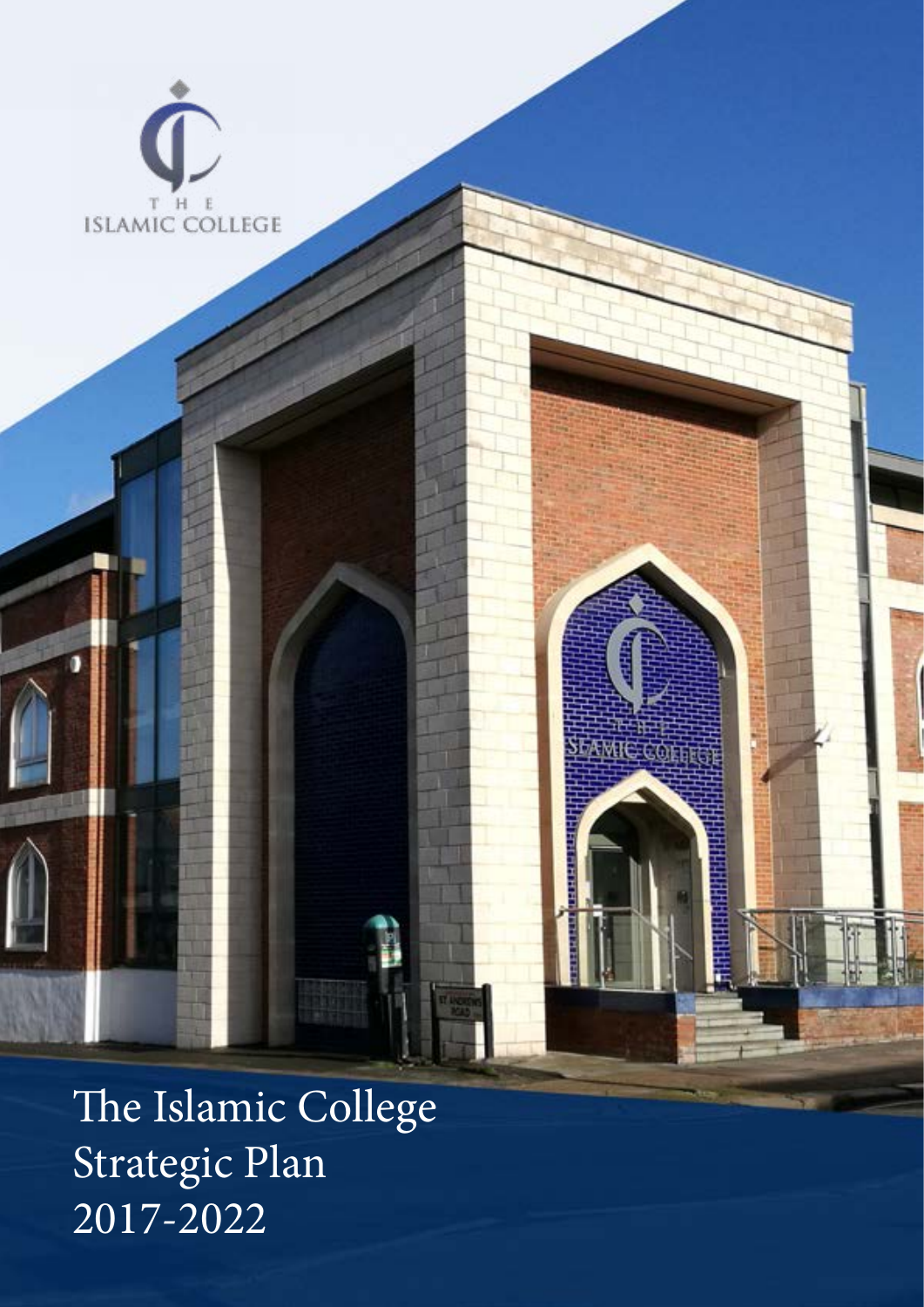## **CONTENTS**

| $1 -$ |  |  |
|-------|--|--|
| $2 -$ |  |  |
| $3-$  |  |  |
| $4-$  |  |  |
| $5-$  |  |  |
| $6-$  |  |  |
| $7 -$ |  |  |
| $8-$  |  |  |
| $9-$  |  |  |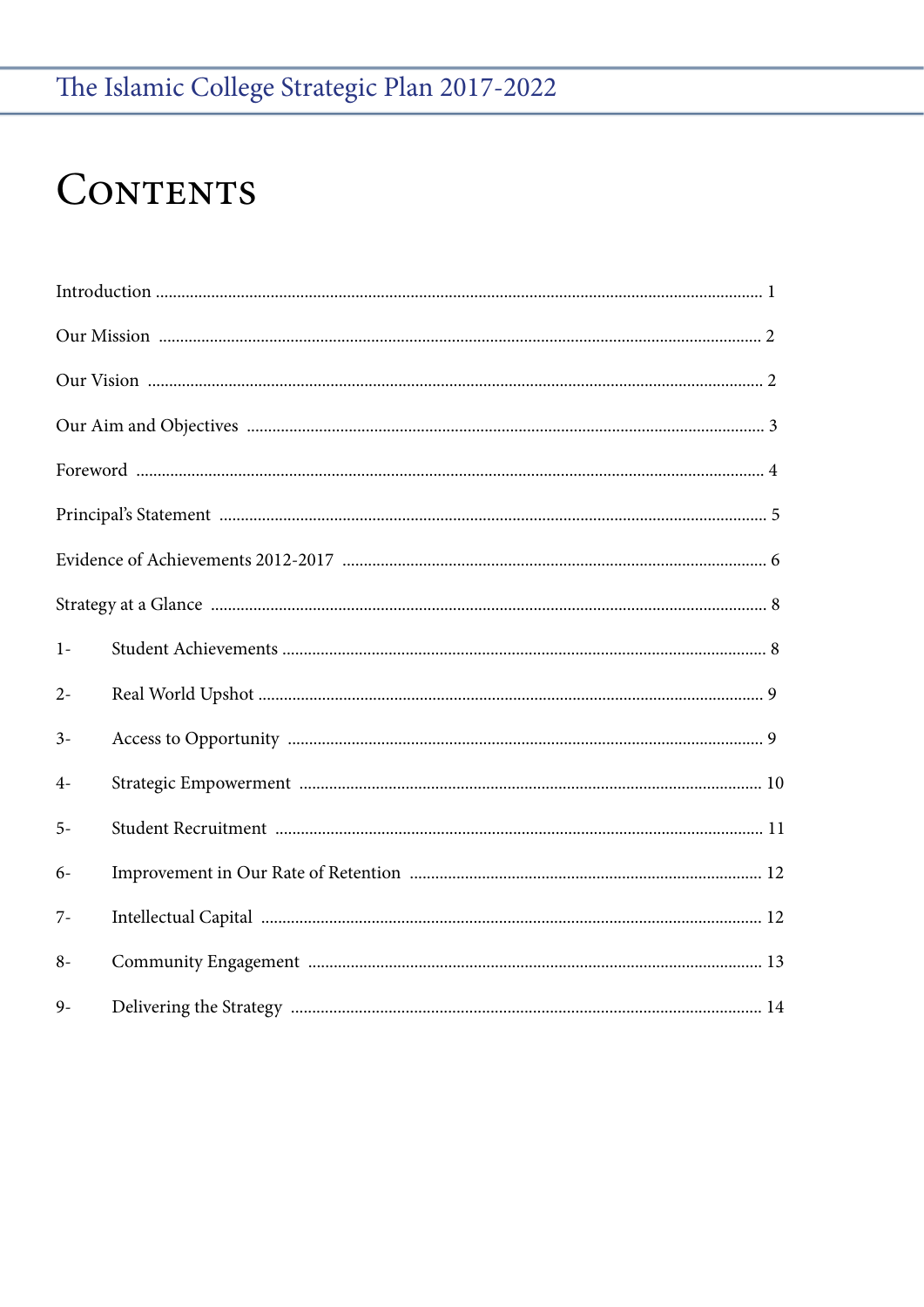## **INTRODUCTION**

The Islamic College was established in 1998 to promote a sound understanding of Islam. Now in our third decade, we look to shape the future by empowering our students and associates through offering academic excellence, opportunities for Islamic cultural engagement, and opportunities for personal enrichment. To that end, we aim to ensure that our current vision, values, and goals will continue to build on that foundation to 2022 and beyond. The College provides a suitable environment for those who wish to continue their studies in a reputable institution and an Islamic environment. We fulfil the needs of both Muslims and non-Muslims who are interested in understanding various aspects of Islam.

We will maintain what we have offered by promoting the Islamic Studies (undergraduate and postgraduate) and Islamic Law (postgraduate) programmes, placing equal emphasis on both research and teaching by supporting and establishing our reputation for practice-led engagement to generate the greatest impact. We will continue to seek out intellectually able students from a wide variety of backgrounds whilst embracing new thinking, new technology, and new practices which enhance our institution. We shall strive for excellence in all that we do, foster a passion for creating and applying knowledge, and be proactive in engaging all who can benefit. We are pragmatic about what motivates the modern student and will offer an innovative and distinctive academic curriculum that reflects employer expectations.

Our mission is to provide the highest quality learning, skills and training to meet individual educational needs and employment demands, while honouring Islamic moral values.

The Islamic College is dedicated to help students fulfil their potential and engage in authentic research on Islam and related topics based on primary sources.

In keeping with our standards and philosophy of service, the institution has been structured to provide students with the highest degree of functionality and satisfaction. We hope to produce a holistic picture of the Islamic heritage, and offer both intellectual rigor and practical applications. It is delivered by a professional team that includes recognised scholars in the field, many of whom who also serve the religious community.

The Islamic College also aims to disseminate Islamic knowledge in an environment that accords with Islamic values and thus tries to integrate the Islamic worldview and values in which that intellectual heritage matured, was nurtured, and developed. The College provides an excellent opportunity for students who want a deeper understanding of Islam, its philosophy, in context, and the dynamics of Muslim thought.

The higher education sector has been experiencing unprecedentedly rapid change, and that will continue: we expect the coming five years to be the most challenging in our history. We will only succeed if we have a clear strategy and credible plans to which everyone is committed. We must also maintain the qualities that have delivered our success to date: flexibility, adaptability, speed of response, credibility, a culture which embraces change and innovation, strong leadership and management, and high performing, dedicated academic and professional service staff, while maintaining our moral foundation.

Additionally, this means that we must manage uncertainty, navigate through complexity, and take managed risks to ensure we are effective, sustainable and competitive. This strategic plan will become an active management tool to aid us in continuing to scan the horizon and make adjustments as needed.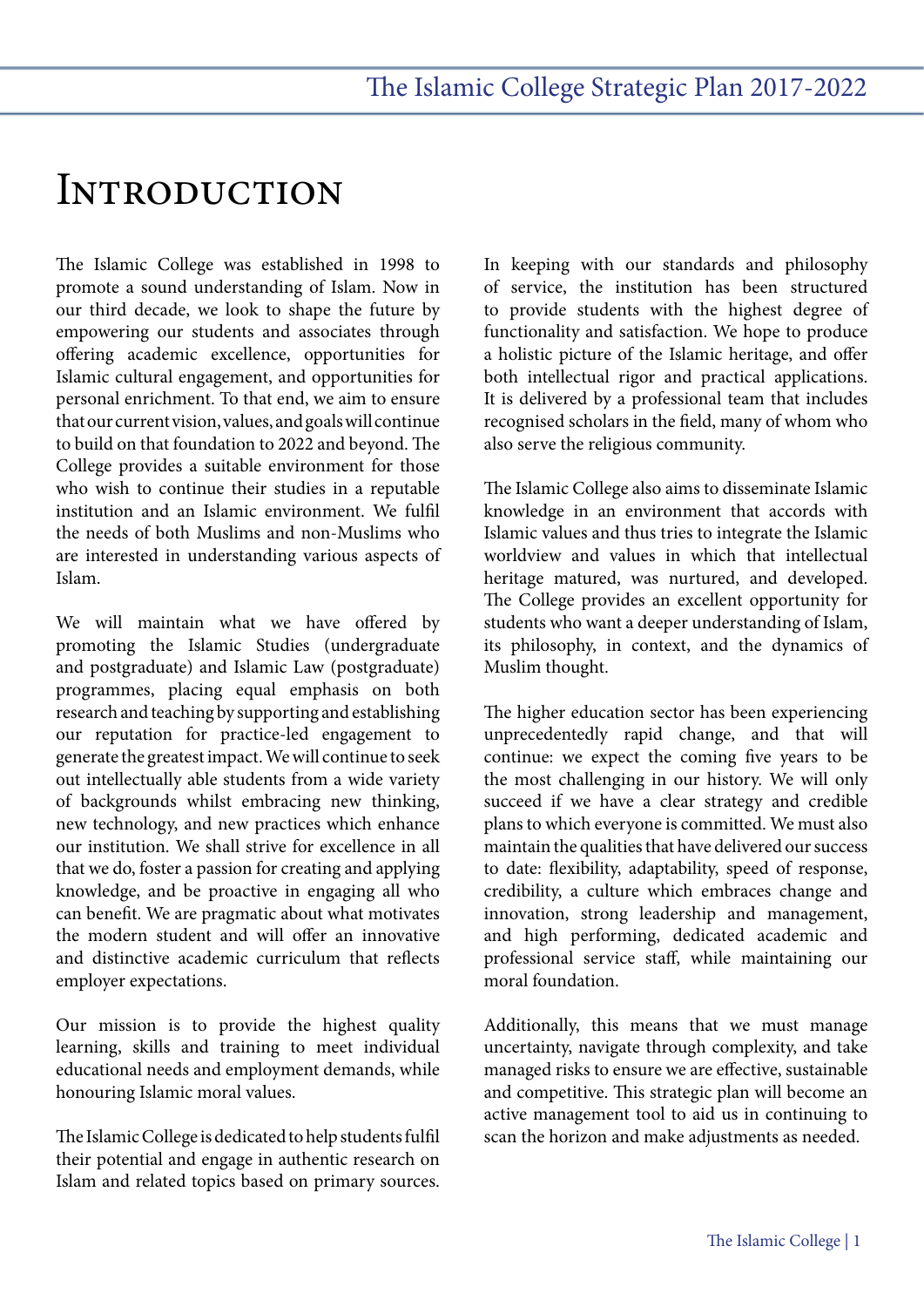## Our Mission

Our mission is to provide the highest quality learning, skills, and training to meet individual educational needs and employment demands, all based on Islamic moral values.

## Our Vision

The Islamic College is dedicated to helping students fulfil their potential and to develop academic knowledge via academic literature and primary sources.

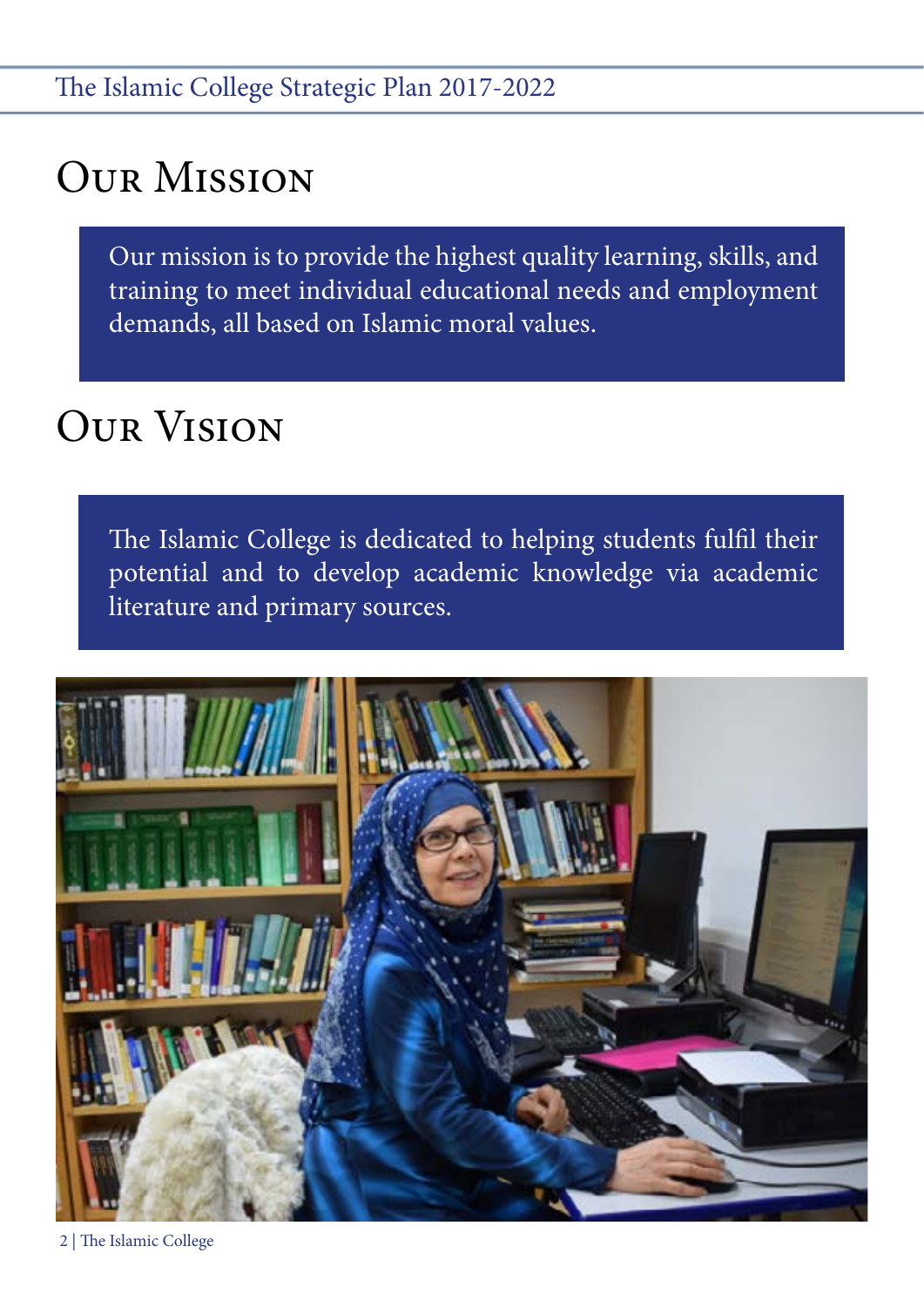## Our Aim and Objectives

By 2022 we aim to:

• Continue to provide an education in Islamic Studies at the highest possible level of quality

• Encourage research across a whole range of subjects about Islam

• Provide an integrated and interdisciplinary approach to those interested in acquiring a critical, constructive, and comprehensive understanding of issues and topics about Islam

• Help students become more articulate, independent, and flexible learners

• Enable students to pursue their Islamic understanding at the highest academic level

• Provide an inclusive environment for both Muslims and non-Muslims from different cultures and backgrounds

Foster a culture where all staff are fully engaged in achieving the success of our single shared vision

• Establish more partnerships and increase both the number of international students (DE) at the College and UK/EU students

• Increase the student population while maintaining an attractive and affordable staffstudent ratio without reducing quality.

• Achieve an overall graduate employability level in the upper level of UK educational institutions.

Continue to strive for even higher levels of effectiveness and efficiency.

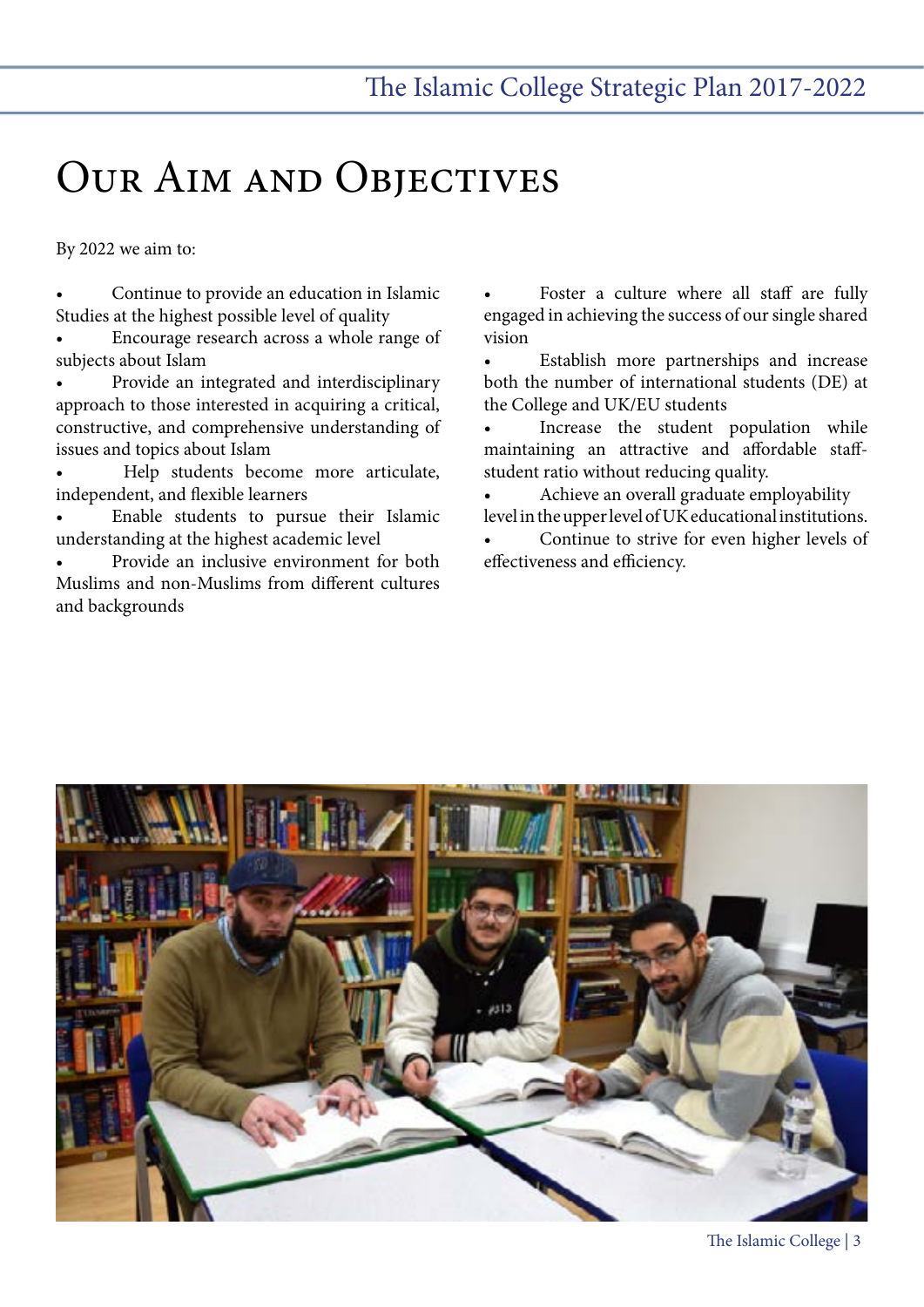## **FOREWORD**

#### Board of Trustees of Irshad Trust

This document sets out the Islamic College's strategy for the 'third decade of excellence'. It has been drawn up by the Principal and senior team and has been endorsed by the Board of Trustees of Irshad Trust (being the charity financing the College).

As an academic institution endeavouring to improve and maintain standards of excellence of learning and research subjects pertaining to Islamic Studies, it is of paramount importance that specify priorities and targets are set, so that they can assist the Islamic College in achieving its aspirations and objectives.

The staff of the College are committed to implementing the strategy highlighted here. They are mainly academic targets which can only be achieved when standards of education are developed and changes are properly evaluated and monitored. The ambitious plans set out herein will, together, endeavour to improve on our present accomplishments and develop valuable programmes to meet the future needs of students and assist us in striving to increase learning and research capabilities through the programmes delivered at the Islamic College

As a continuation of the previous strategy, this plan will also demonstrate how previous targets were achieved and what needs to be further accomplished where there may have been a shortfall in the fulfilment of the targets.

The Trustees of Irshad Trust have high expectations from the Management Team of the Islamic College to raise academic standards, and it is through this Strategic Plan that it is hoped that they will be able bring the planned targets, through shared commitment, to fruition.

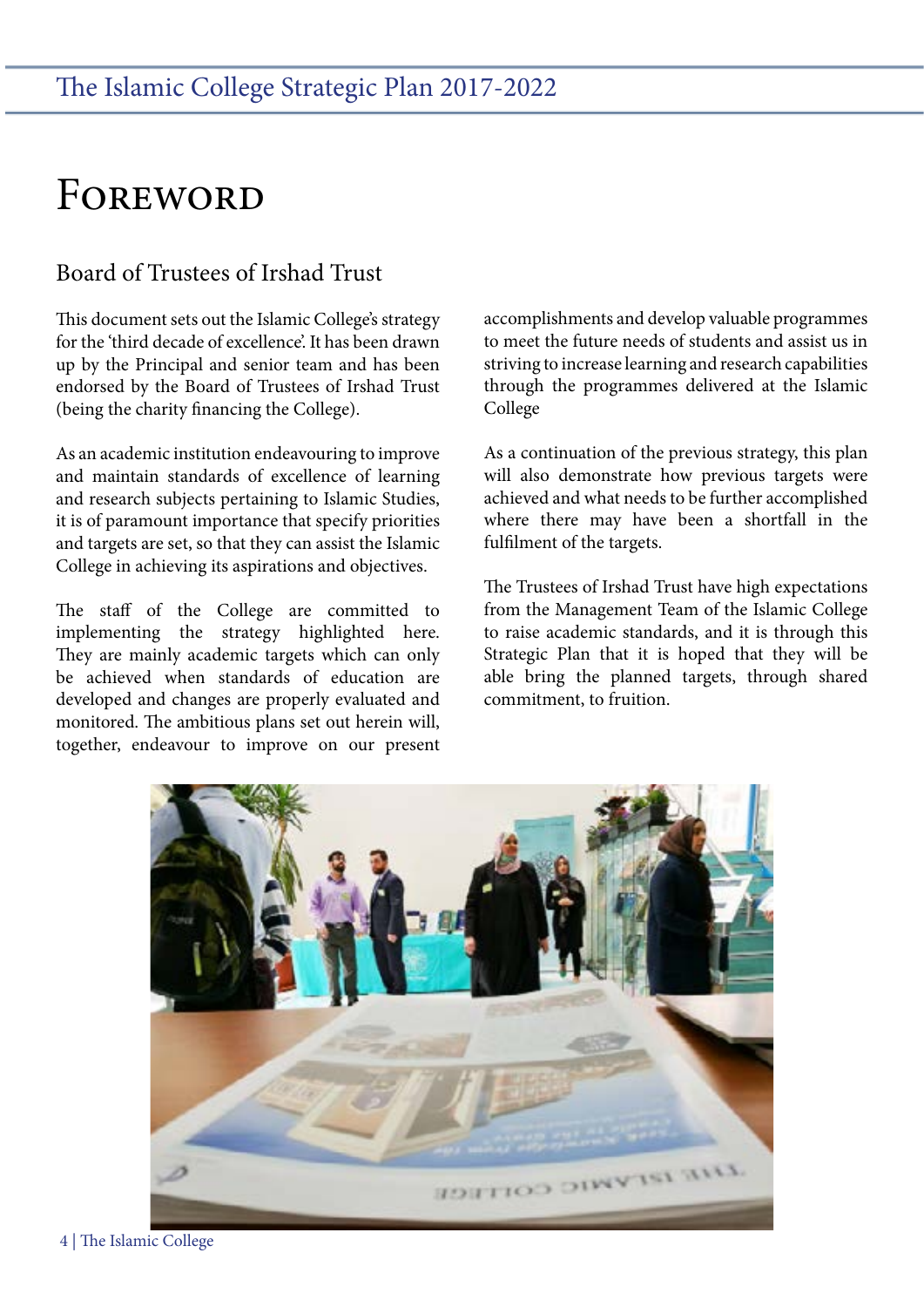## PRINCIPAL'S STATEMENT

I'm delighted to present the Islamic College's fiveyear strategic plan for the period of 2017-2022.

The Islamic College is an excellent institute with a dedicated, diverse, and passionate community of students, staff, and alumni. The higher education sector and the market within which we operate have changed. Indeed, the sector continues to develop rapidly. To compete and succeed, we must continue to innovate. In this strategy, I therefore propose to build on the strengths of our college, by focusing on our ability to enhance student success and deliver real world impact through our academic activity and our links to local religious community centres, other academic institutions, scholars, and professionals to widen participation. By utilising these strengths and by working with our partner university, we will provide ever greater opportunities for our students,

The Principal

staff, and the communities we serve.

With the involvement of the whole college community in its development, this strategy sets out our objectives for the coming five years. Our strategy is about building on our past to shape our future. We will focus on enhancing the quality of all we do, investing in our future and above all enabling the talents of our students and staff to realise our shared ambitions.

I'm confident we have the talent and flexibility to enable us to continue to evolve and satisfy expectations. If we can continue to incorporate the efforts of both staff and students in our academic programmes and college community aspirations, then I am sure we will be well equipped to flourish and to deal with the future challenges.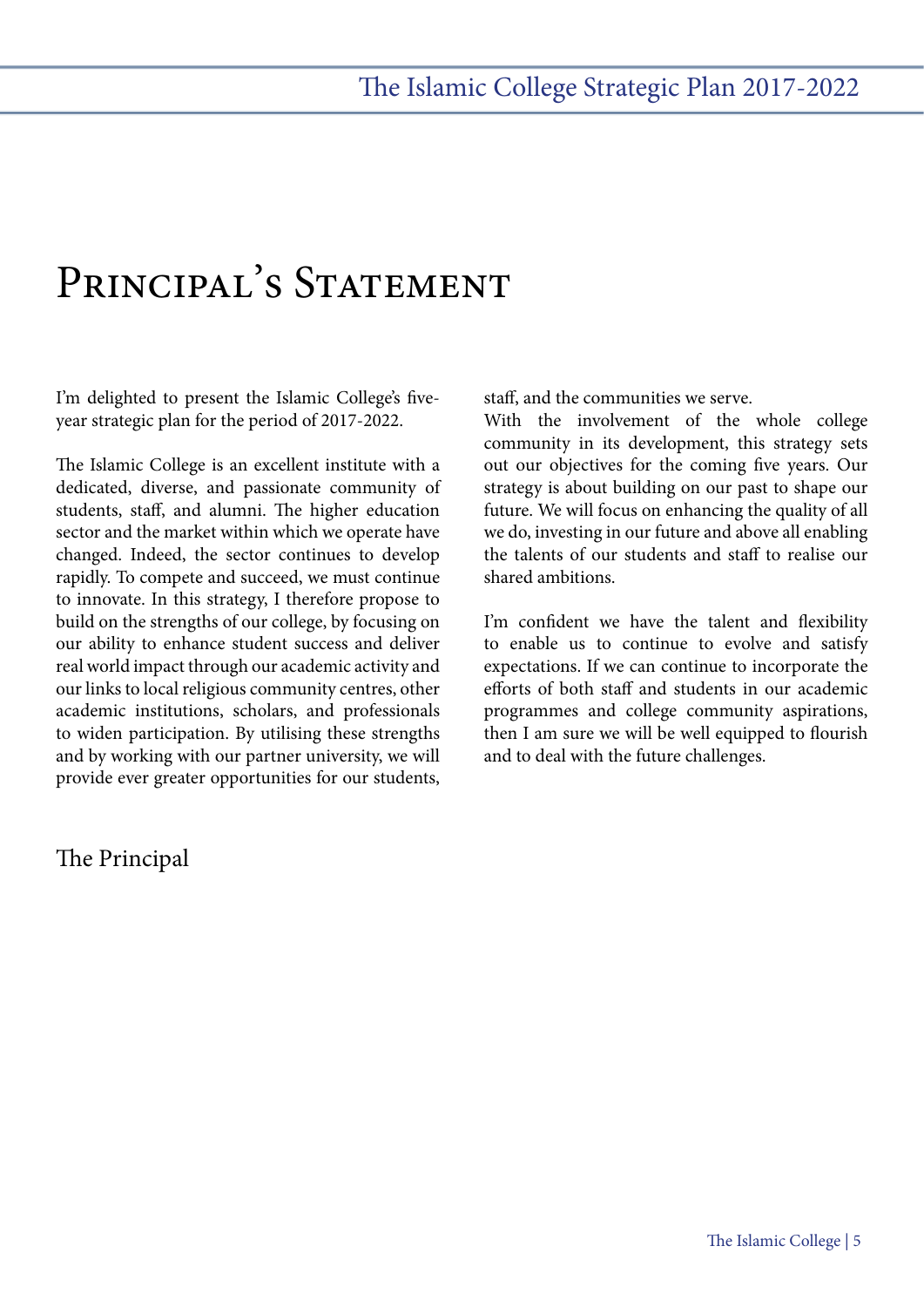## Evidence of Achievements 2012-2017

The Islamic College has achieved targets set in the previous plan thus providing the stability needed for the College to advance further and expand both in the structural and academic sense.

Our 'Strategic Plan, 2017–2022' provides the College with the opportunity to reflect on its strengths and weaknesses to create a vision for the future. We have involved the whole College community in the strategic planning process and we have agreed on a vision for the College 'to be a college offering high quality undergraduate and postgraduate education, research excellence and public engagement'. This is a commitment to achieve excellence as a unique Islamic educational academic institution in London, which is accredited in the UK with an outstanding faculty, staff and students. We take very seriously our commitment to improve the College's learning and teaching, research, student experience, preparation for graduate employability, and engagement with local and national communities. In order to ensure that we achieve our goals, we are improving our ability to ensure vigorous institutional assessment and quality enhancement. We will also need to increase student enrolment and to increase learning resources to improve the learning and teaching, student experience and estates to achieve our strategic goals. We believe that our distinctive position in the higher education landscape will make Islamic College much more attractive for the students.

• During the last strategic plan, management oversaw the construction of the new building, an exciting transformation to our growing campus. This new facility benefits students, staff, and the local community.

It has maintained the academic standards required to satisfy the conditions of validation agreements set in the partnership with Middlesex University. Programmes have continued to receive positive recommendations from external examiners through their reports

The College has delivered the strategic plan goal of developing institutional strategies for 'learning and teaching' and for 'research and professional engagement'. These were approved by the Academic Board and are now being implemented and monitoring mechanisms put in place. Our publications and research activities are meeting set targets through the publication of books, articles and journals useful for research and reference in Islamic Studies. We have also arranged annual conferences and regular seminars, and encouraged staff and graduate students to participate in external academic activities, conferences and academic writing. Both our student journal (published annually) and the Journal of Shi'a Islamic Studies (published quarterly) contribute towards taking our research activities to the world. These will be developed further throughout the process of this plan to take both the College and its contributions further

• The Trustees also maintained their full support throughout this period. They have identified and continued to invest in the plans which have enabled the sound management of student enrolment, business and professional leadership development and curriculum enhancement. The annual HECFE monitoring report has recognized that the college is operating with a sound business plan

Over the last five years, the annual monitoring reports, Board of Studies review, and student submissions have been submitted to Middlesex University to maintain and monitor our academic quality and standards through selfevaluation process as a part of our Strategic Plan.

• Annual Monitoring Reports are also submitted to QAA during inspections. QAA has showed satisfaction with the Islamic College's activities based on the AMR and other documents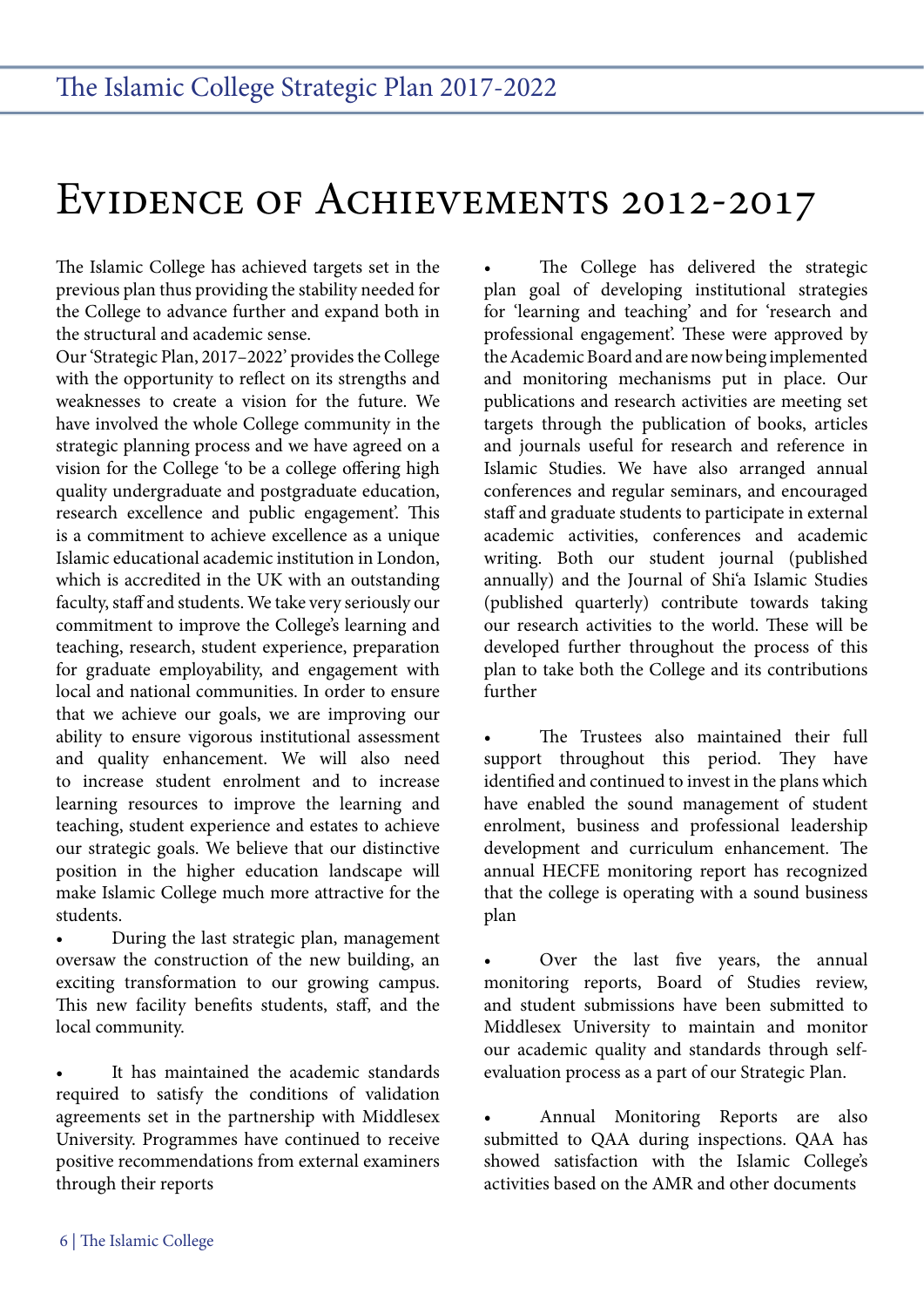submitted at the time of the last monitoring visit.

Student affairs and the academic registry have built relationships to enhance student retention by identifying students for early intervention with respect to poor attendance, financial problems, and behavioural concerns, and offering assistance to ensure their needs are being met.

• Throughout the period of the previous plan, The Islamic College has gone through many formal inspections from the British Accreditation Council, HEFCE, QAA and HESA. They have proven to be positive and given The Islamic College recognition for its academic, managerial and administrative excellence in the field of Islamic Studies.

The Islamic College has also gone through the Prevent Duty operations managed by its Quality Assurance Committee. The College's QA Committee has been involved with Leadership Foundation and Middlesex University meetings and trainings to get full guidance on how to manage the duties in this regard.

• Various Prevent Duties functions have been explored by the management, staff and student who are helping and assisting The Islamic College in fulfilling the duties pertaining to the statutory requirements set out in Government policies

The College successfully achieved a revalidation of its MA in Islamic Law degree from Middlesex University in 2017 in its quality assurance agency institutional review.

• Upgrades to library space and the computer lab are currently in progress, and the new facilities will open in 2018. They will serve as a study hub and meeting place for staff and students.

The College's Annual Monitoring Reports (AMR) during the time of the last strategic plan showed that the Islamic College maintained a high retention rate throughout the cohorts. The College's teaching reports and External Examiners' reports have assisted The Islamic College continuously in making plans which encourage students to continue their studies at the Islamic College to higher levels. Students are given the opportunity to move from an undergraduate programme (on completion) to a postgraduate programme through sponsorships and scholarships towards MA programmes of the Islamic College. Irshad Trust has continuously assisted the Islamic College in this area.

The College has also developed a system to create greater student participation in the improvement of the programme. A student council was created which provides regular feedback from students. Our Board of Studies allows student representatives to make comments on lectures, methods of delivery of their subjects and overall application of the course(s) they have embarked on. For this purpose, the College monitors satisfaction by means of an annual student questionnaire which covers all issues of the previous academic year beside the regular feedback at the end of each semester.

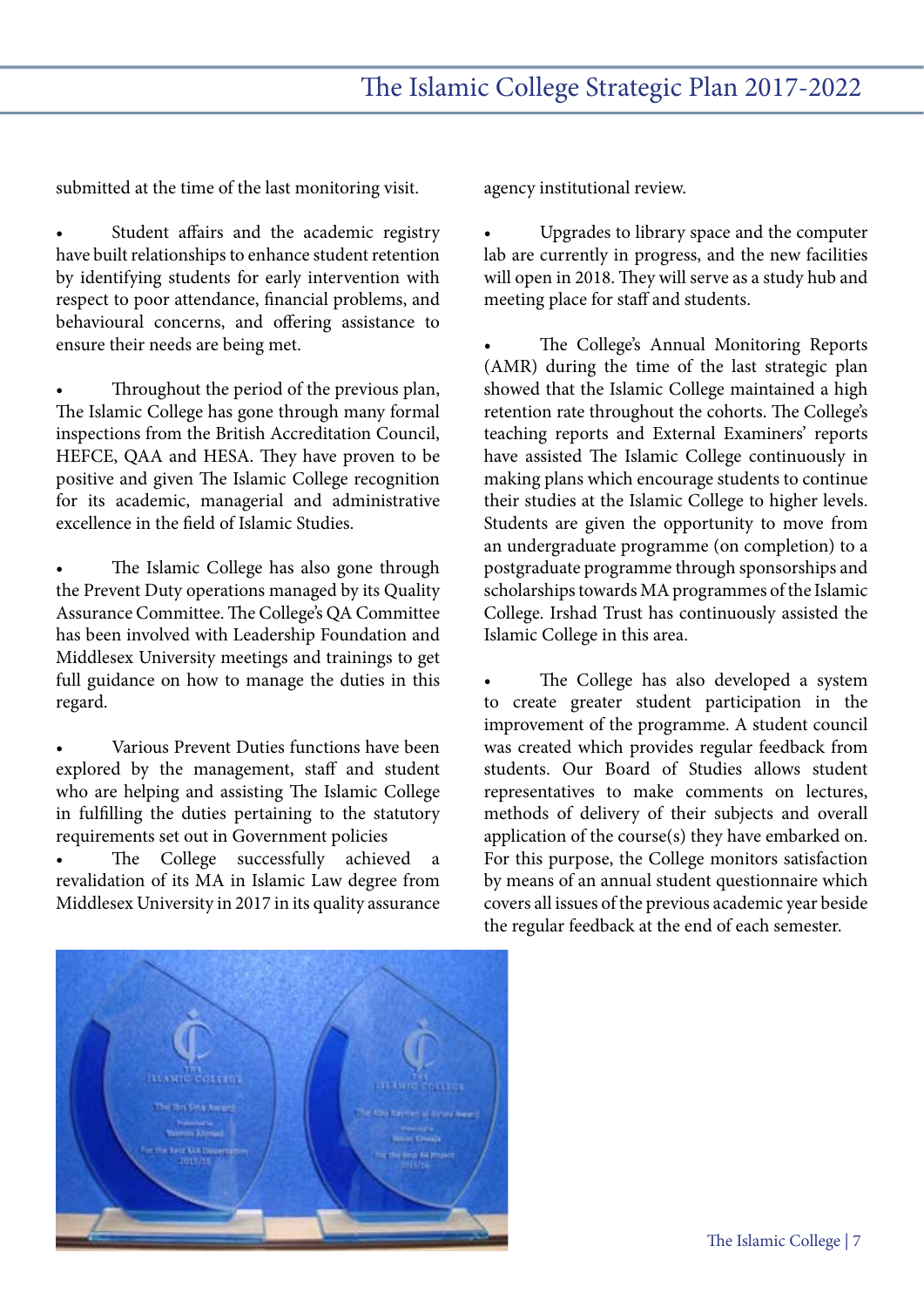## STRATEGY AT A GLANCE

In this third decade of excellence, The Islamic College will focus on key priorities which will assist in the full delivery of learning experiences articulated in light of the success of the previous plan.

As a unique academic institution serving the educational needs of a wide range of communities, The Islamic College has achieved some of the targets set in the previous plan. The plan identified priorities which The Islamic College will continue to try to realize robustly through the academic programmes by professionally managing and delivering them with the assistance of faculty and experts in the field of Islamic Studies.

It is anticipated that the planned priorities will be achieved because this Strategic Plan sets the future agenda for the development of teaching Islamic Studies within an academic framework.

The bridge built over the last two decades in the community and the academia will continue. In doing so, it will provide The College with the opportunity to deliver quality education provisions.

### Student Achievements

Our external engagement will ensure courses are relevant to employers, and by ensuring our courses are research informed we will develop the critical awareness in our students that employers want.

#### Our Focus in 2017-2022

#### • Task 1 – Employability

Providing students with an individualised learning experience to develop the skills and aspirations that enable them to enter employment or further study.

#### • Task 2 – Student Involvement

Ensuring that students are seen as participants in their learning and that student voices are heard.



8 | The Islamic College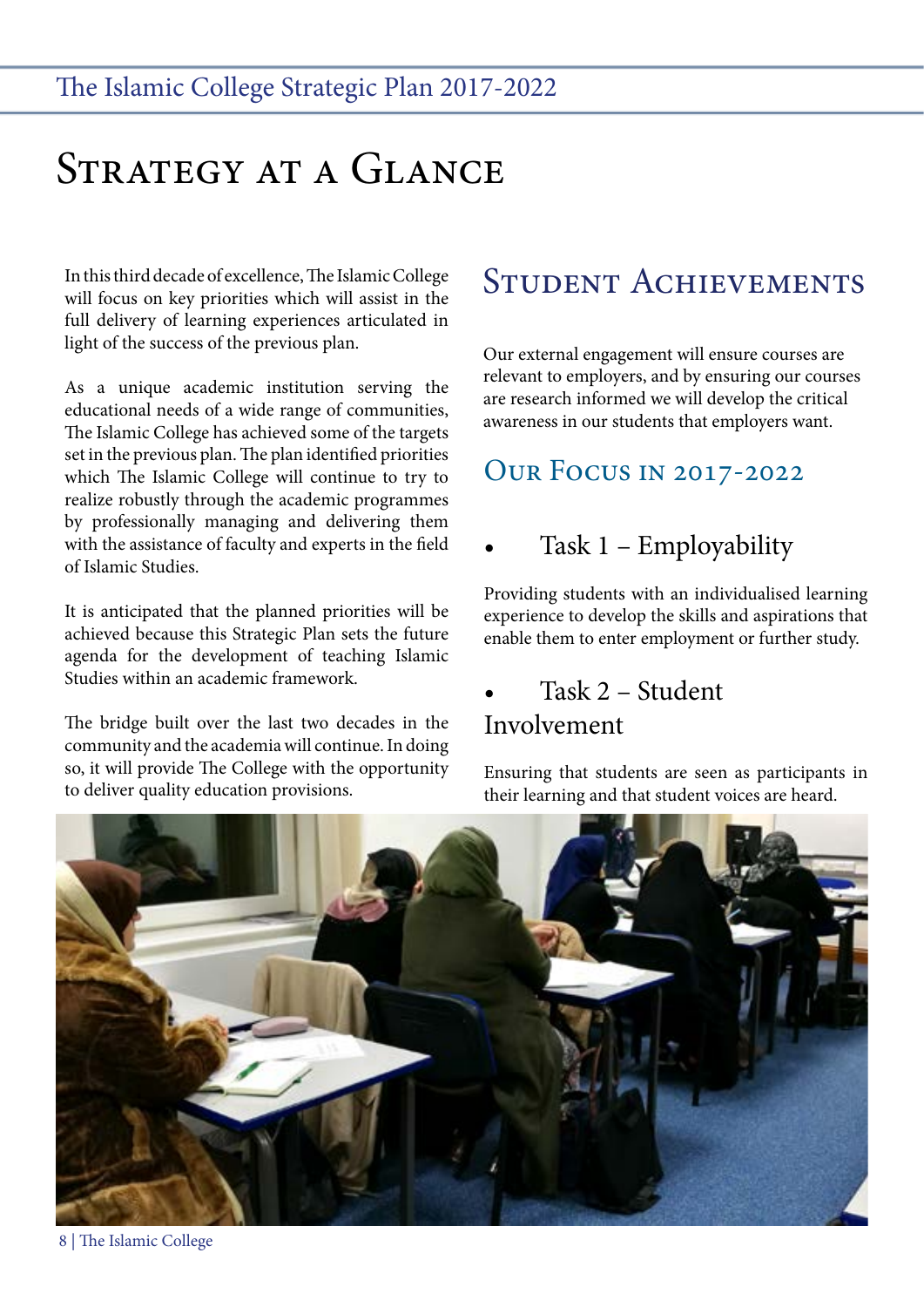### Real World Upshot

One of our distinctive features is the highly applied nature of what we do. We need to ensure that within the context our teaching, research and enterprise interact, and that through this interaction we create a distinctive academic environment that motivates staff and students to succeed and support student engagement.

#### Our Focus in 2017-2022

• Task 1 - Teaching & Learning

Ensuring our teaching remains highly applied, professionally accredited and demonstrably linked to research and enterprise, delivering the attributes that will make our graduates highly sought after.

• Task 2 - Research &

#### Innovativeness

Delivering outstanding economic, social, and cultural contributions from our intellectual capital, by connecting our teaching and research to the real world through commercial activities and social enterprise. In the forthcoming years, the Islamic College will direct its research activities towards creating dialogue between faiths and cultures. This plan anticipates that the Islamic College will be recognised for its community endeavours and as such assist in the promotion of Muslim contributions to intercultural knowledge.

We also aim to:

• Publish high quality books and journals on the thought, faith, and practice of Shi'i Islam.

Establish a research centre that will provide a welcoming and productive environment for researchers and professionals who wish to work on research projects in the field of Islamic Studies.

• Work collaboratively with other academic

institutions and publishers in the field of Islamic Studies.

• Make ICAS Press publications available to all parts of the English-speaking world, particularly academic libraries.

• Expand the library's collection of resources on Shi'i Islam and to establish the library as a hub for research in Islamic Studies.

• Acknowledge high standards of research and academic writing produced by students of The Islamic College.

• Explore and exchange opinions on Islamic thought and practice with academic communities of diverse backgrounds and perspectives.

• Provide support and advice to lecturers and students of The Islamic College in their research activities.

### Access to Opportunity

The Islamic College will continue to solidify its relationship with partner institutions who have assisted in the College's progression over the years. Our local and national partners were addressed in the previous strategy, and their greater involvement for the betterment of the college will be acquired and enhanced throughout the period applicable to this plan. In addition to benefitting our staff and students, we remain committed to extending and deepening our partnerships with the community which we serve and the schools and colleges in our region.

We will create an environment for our staff and students to further develop civic engagement and professional partnerships, and continue to develop pathways into higher education for students from low participation neighbourhoods.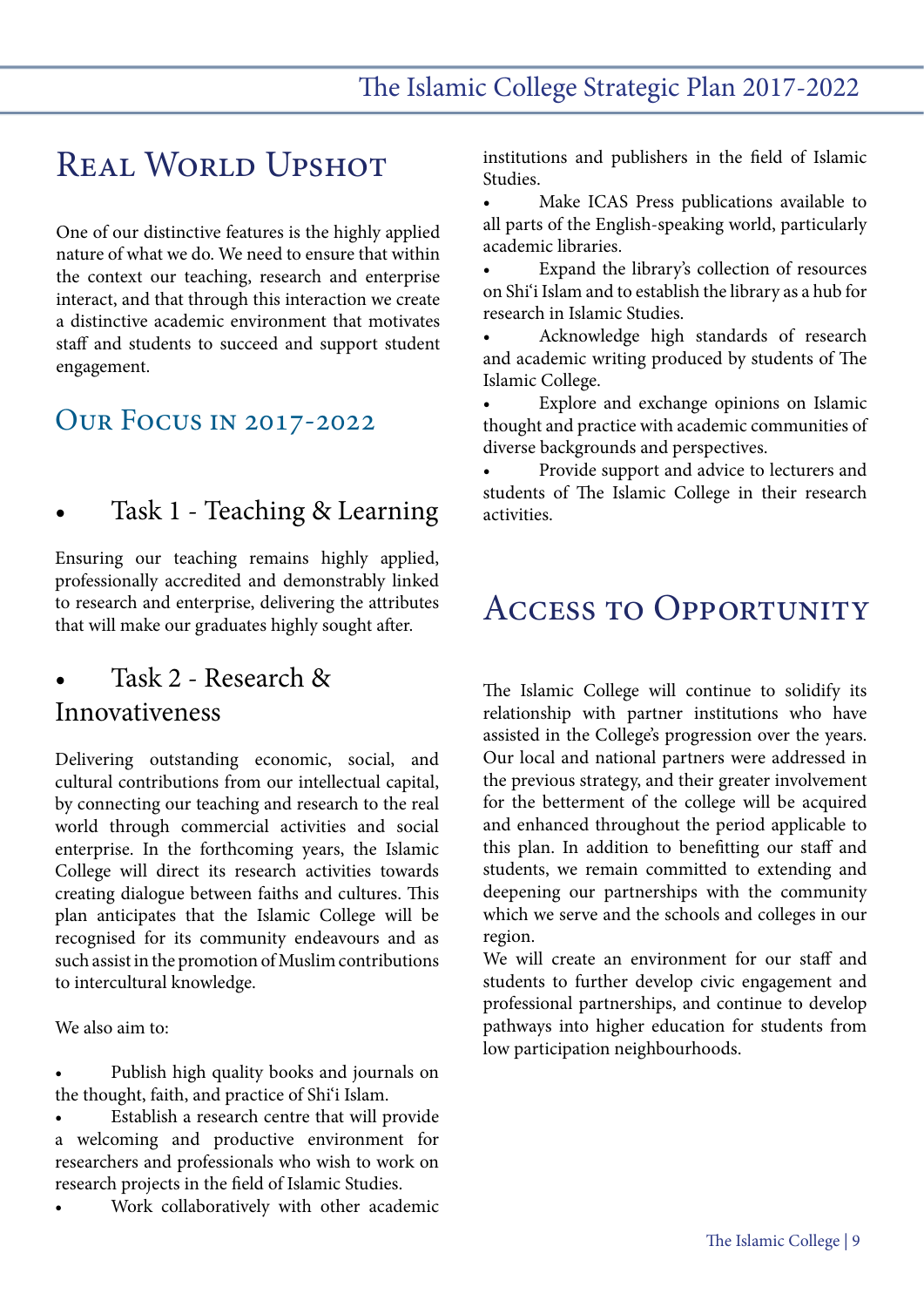#### Our Focus in 2017-2022

• Task 1 - Access

Working with local partners to provide opportunities for students with the potential to succeed, and through active engagement ensuring student retention.

#### • Task 2 - Multicultural Community

Developing a multicultural community of students and staff, through which academic alliances and partnerships will further build our capacity and capabilities in education, research, and enterprise.



#### STRATEGIC EMPOWERMENT

Management and governance arrangements need to be aligned with the strategy and provide a robust framework within which there is space for staff, in all roles, to be creative and empowered to deliver. We need to ensure that we are able to attract, develop, and retain the best staff and provide an environment that motivates and enables them.

#### Our Focus in 2017-2022

#### • Task 1- Resources & Set-up

Strategically investing in the creation of first class facilities and ensuring they are underpinned by services which are responsive to academic needs and outcome-focused.

#### • Task 2- People & Corporate

Creating an environment which attracts and fosters the very best staff, and within which all staff, whatever their role, feel valued and proud of their college and take appropriate responsibility for its development.

### STUDENT RECRUITMENT

In 2014, enrolment was capped to 50 students by the HEFCE. This means that while there are facilities for students greater than the capped figures, the capping enables The Islamic College to regulate and coordinate the overall demand made on the College in the studies of the various branches of Islamic **Studies**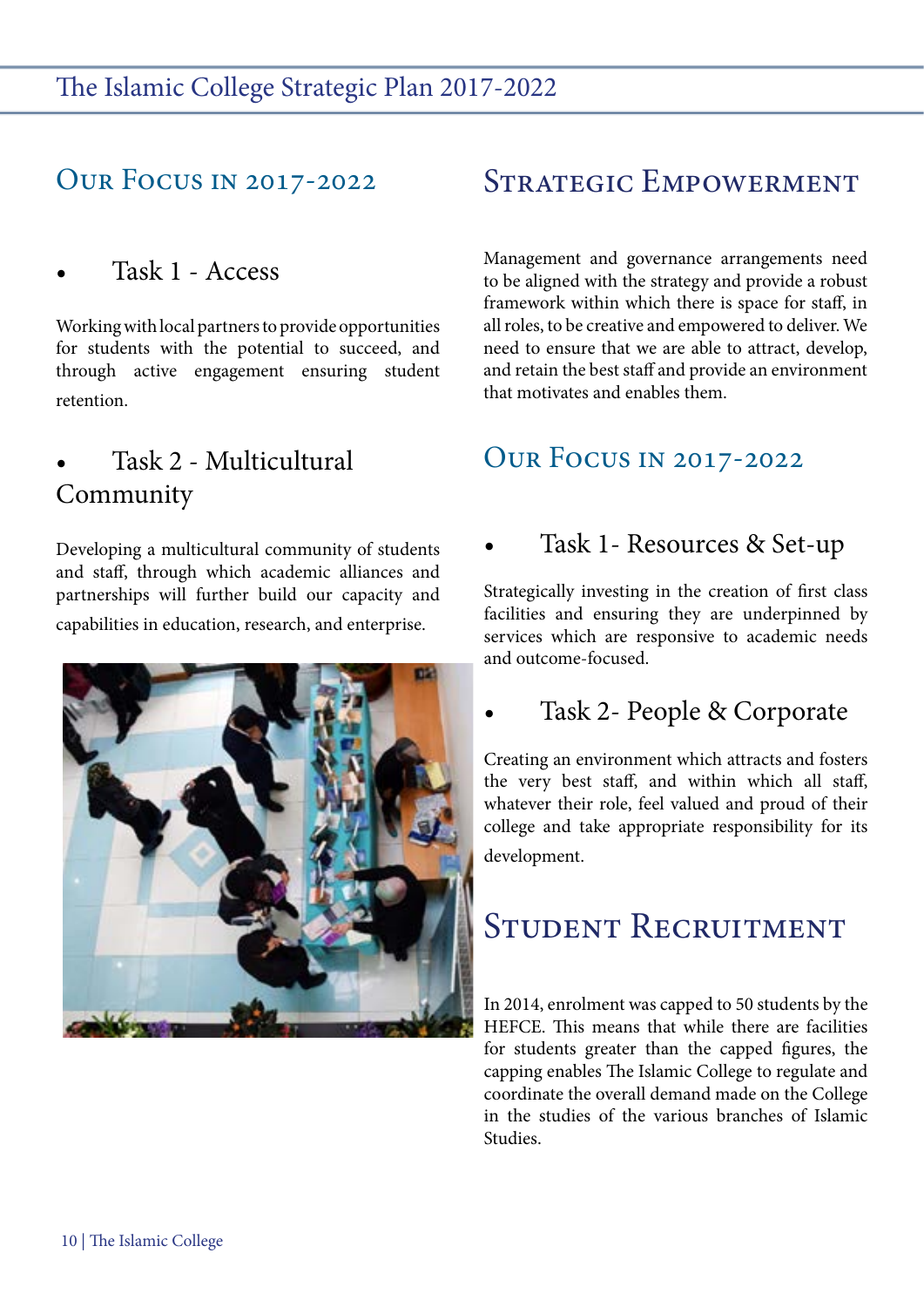#### The Islamic College Strategic Plan 2017-2022

### Our Focus in 2017-2022

#### • Task 1 - Growth in Student Numbers

We are trying to increase our student enrolment from all sources, including undergraduate and postgraduate degree students. When it is realised that there will be a greater intake, The Islamic College will request HEFCE to increase our capped figure.



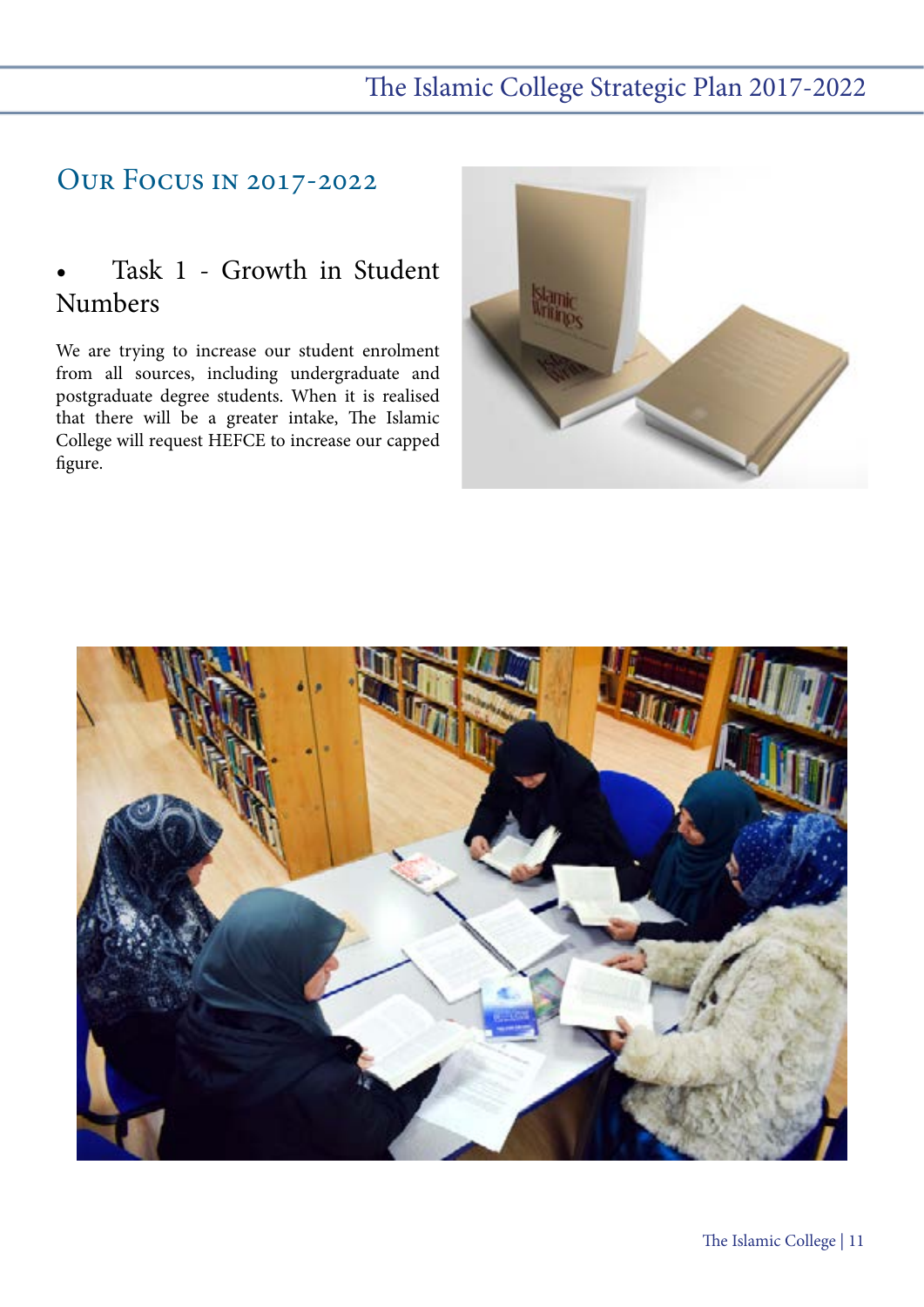### Improvement in Our RATE OF RETENTION

There is a strong possibility for the Islamic College to increase levels of retention. We will strive to attract the students with a high likelihood of success by developing policies and strategies to maximise student performance, their satisfaction with teaching, and with student services and the quality of student life at the College in order to attract them to our postgraduate programmes.

### **INTELLECTUAL**  $C$ APITAL

Together with the previous plan's success in this area, this plan will widen its links with students who have graduated and are busy in their professions. The Alumni play an important function in raising the profile of the Islamic College. They are involved in outstanding work in various sectors of the community.

#### Our Focus in 2017-2022

#### Task of Retention of Students

The Islamic College recruits' students from all across the world, and our alumni are to be found in all corners of the globe. Attracting an increasing and diverse cohort of students who strengthen our agenda for excellence and retaining students that enrol with us through to successful completion will be high priorities. We remain committed to our goals of widening participation, promoting social mobility, equity and fair access and will continue in our efforts to make the Islamic College attractive and accessible.

We will:

Ensure that our academic offering and transformative integrated student experience appeal to prospective applicants

Enhance our marketing, recruitment, application and admissions processes and structures.

• Provide prospective applicants with the information they need to make an informed choice about their studies, and

• Engage our alumni across the world in recruiting, mentoring, and giving career advice to current students.

#### Our Focus in 2017-2022

#### • Task of Alumni Engagement

During the period of this plan, the Islamic College aims to further expand the Alumni department that will provide services to the Alumni enabling them to keep greater contact with the College. This will also assist The Islamic College in tracking the activities of its graduates. As graduates in Islamic Studies, they are also a resource for the College's research department. It is proposed by the Irshad Trust that the Islamic College attract these students to its postgraduate programmes by offering scholarships to them. Therefore, over the period of this plan, the Islamic College will be offering special continuing awards to its undergraduates through the Alumni department.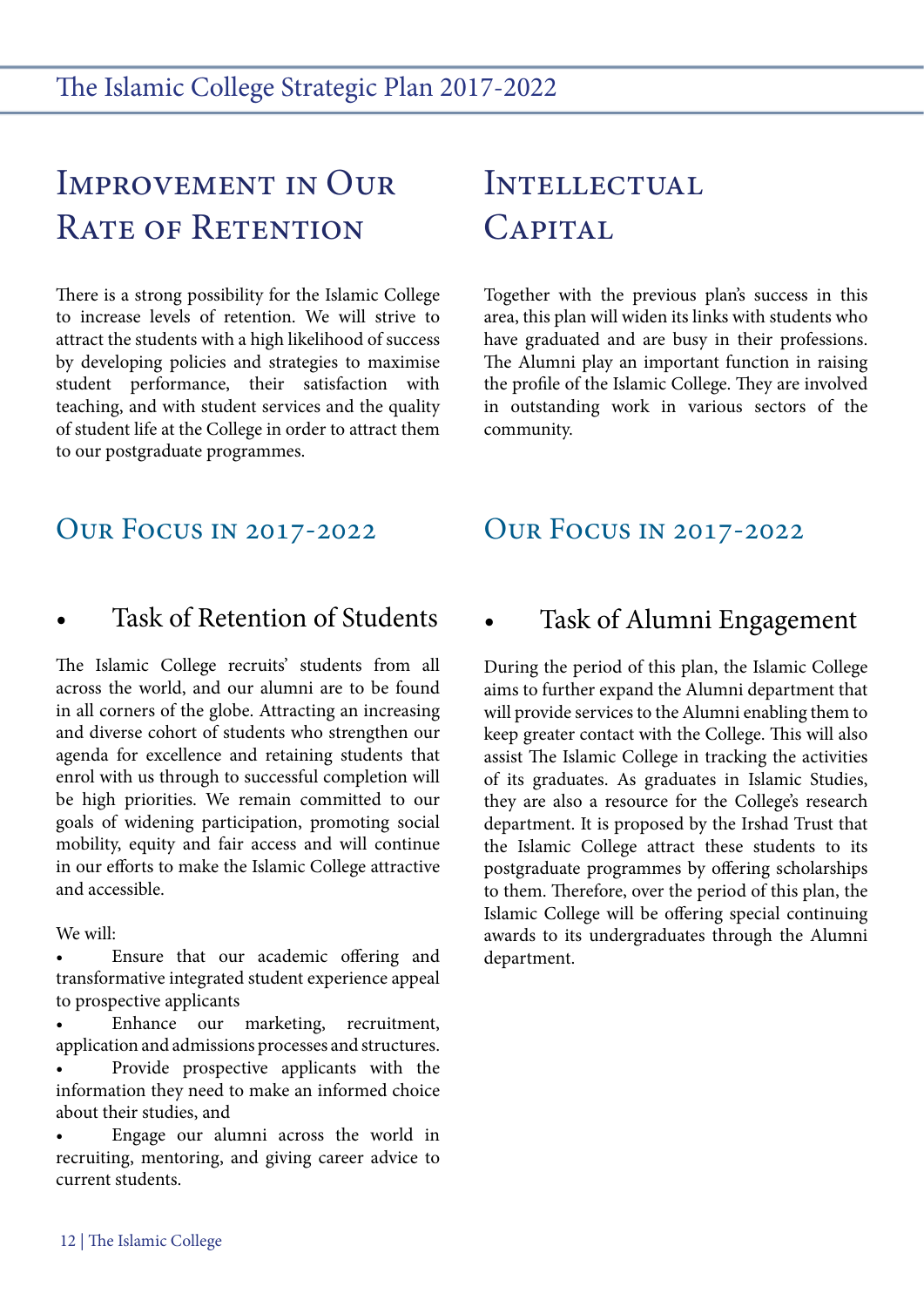### **COMMUNITY ENGAGEMENT**

The Islamic College's enrolment enhanced by a positive relationship with the community. The visibility factor is essential in strategies throughout the priorities drawn up in this plan. Engaging the community at all levels has been vital to the Islamic College's. To maintain this success, we look to developing our visibility locally and nationally. The College's visibility internationally is mainly useful for the Distance Learning programme at the postgraduate level.

#### Our Focus in 2017-2022

#### Task of Increase College visibility in the community

We will transform our vision into a reality by getting the College recognised for its work in the community. This will be undertaken by inviting the community more to the college and representatives of the College going to them.

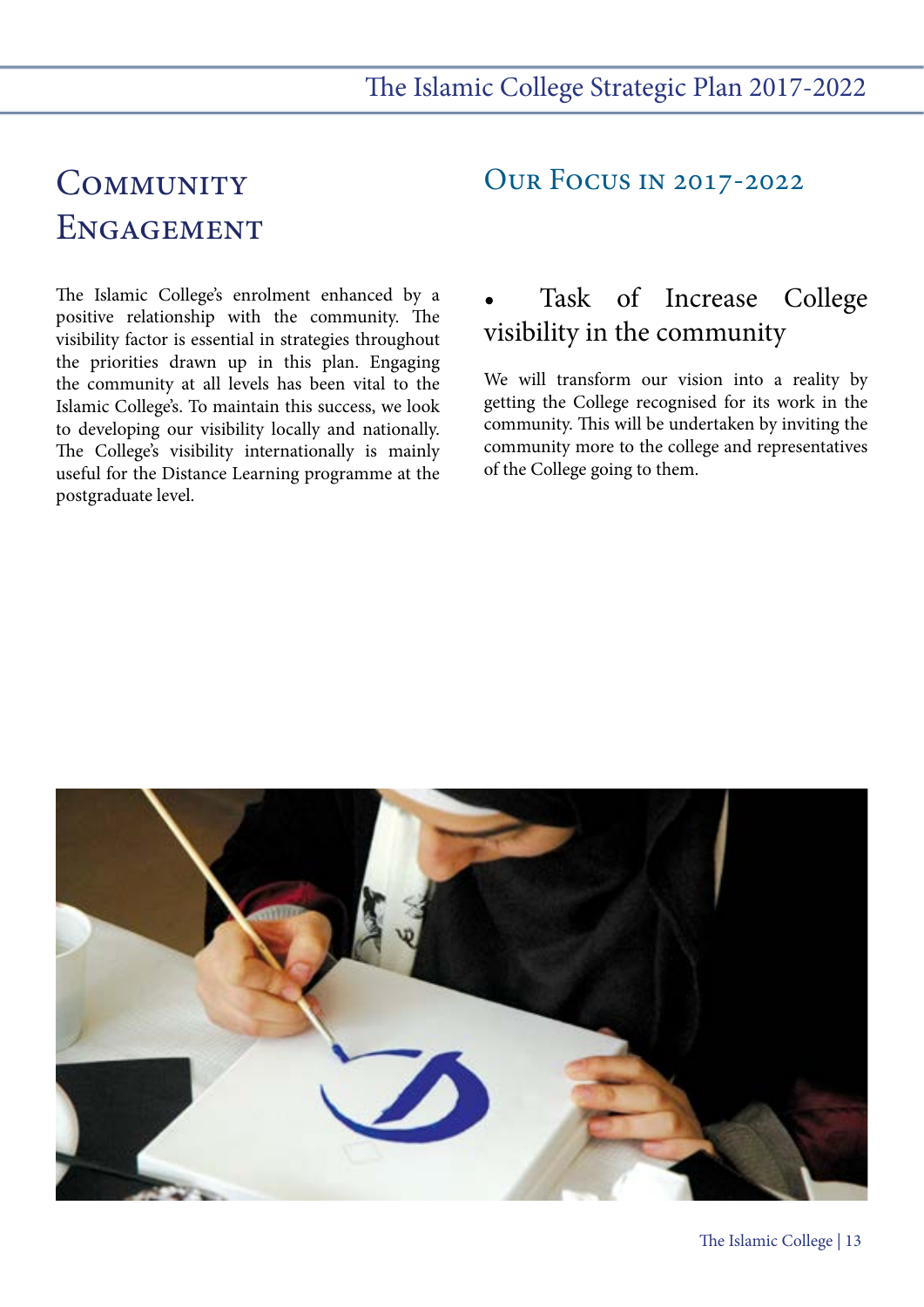### DELIVERING THE STRATEGY

Strategic Plan (2017–2022) articulates our mission and vision and sets out a clear strategic intent with institutional priorities.

In delivering this strategy we will:

• Track our progress towards achieving our strategic objectives on a continuous basis, and monitor our performance, benchmarking externally against peers and sector norms as well as internal metrics, and communicate these to external and internal stakeholders.

• Develop an enhanced set of institutional Key Performance Indicators to monitor our performance regarding student enrolment, student achievement and the student experience, teaching quality, research and enterprise, staff empowerment and sustainability. We will also monitor a set of financial and environmental metrics.

- Produce annual implementation plans on institutional, faculty and departmental levels, detailing specific actions and outcomes.
- Ensure that staff are empowered to contribute to the institutional objectives by aligning their personal objectives with those set out in this plan.
- Contribute to and implement higher education policy imperatives

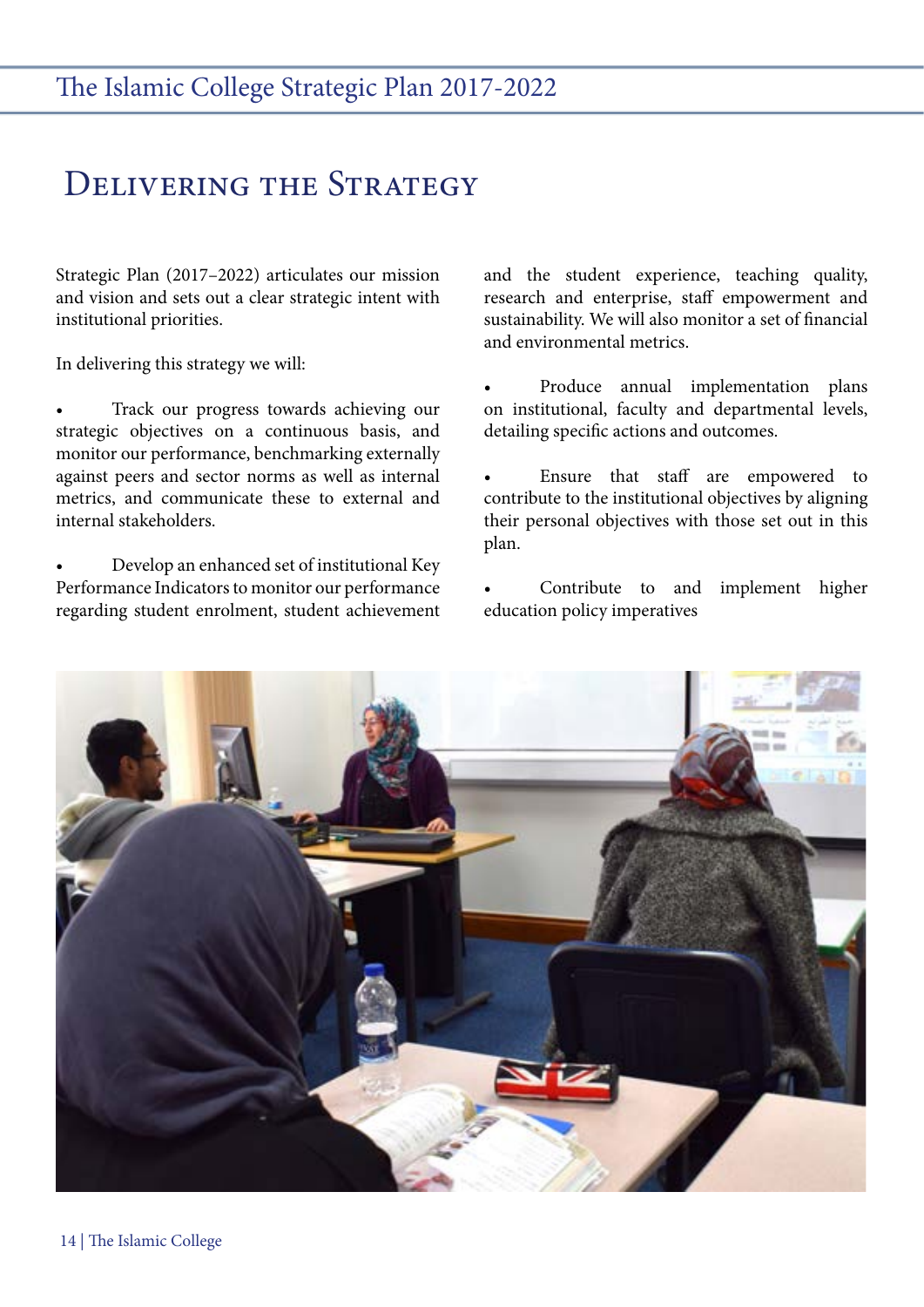# The Islamic College Strategic Plan 2017-2022

E